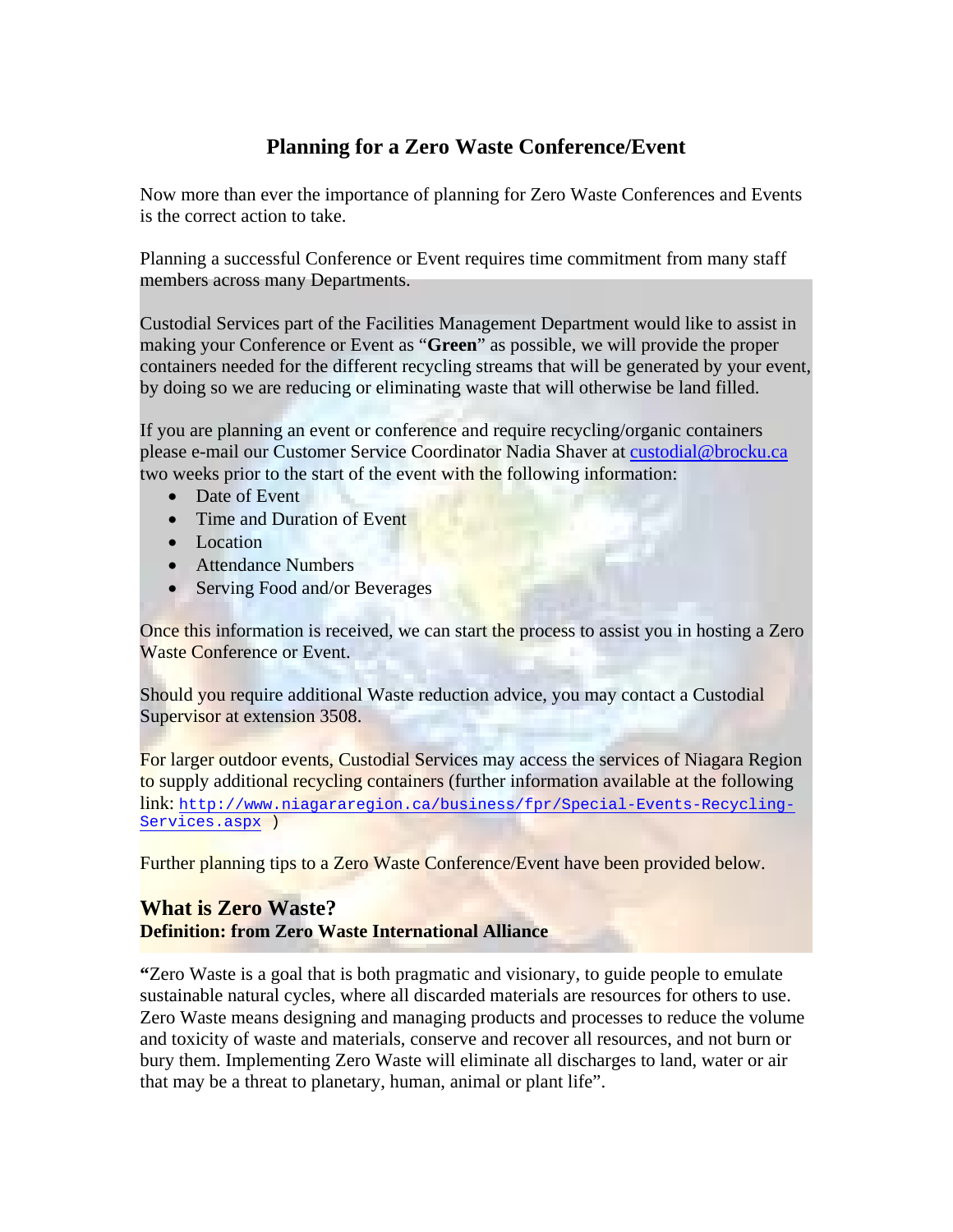## **What can I do to plan for a Zero Waste Conference or Event?**

#### **Invitations/Pamphlets/I.D. Badges**

- For informal events, use electronic invitations. E-mail guests individually, send a group email or use an electronic invitation service, such as [www.evite.com](http://www.evite.com/) .
- When sending paper invitations, select those made from post-consumer recycled paper or tree-free alternatives, such as hemp.
- Make sure your invitation is recyclable. Avoid bright-colored, dark-colored, fluorescent or metallic papers, which cannot be recycled.
- Collect all name badge holders at end of event and reuse
- Inform Guests that this is a Zero Waste event and encourage guests to car pool or use public transit
- Inform Guests at the start of the event that recycling and organic containers have been placed throughout the room for their use.

#### **Decorations**

- Avoid decorations designed for one-time use (streamers, balloons, etc.).
- Create centerpieces from fresh fruit and vegetables or potted plants.
- When using flowers, buy local, organically-grown flowers whenever possible.
- At the end of the event, encourage guests to take decorations with them.

#### **Food & Beverage**

- Plan the menu to include seasonal, organic food.
- Choose food with less packaging.
- Serve coffee and tea that is organic.
- Select organic, locally-produced wines and spirits.
- Use dishes, cups and utensils that can be washed and reused, rather than singleuse food service ware.
- If you must use single-use dishes and utensils, use certified bio-compostable plates, clamshells, cups etc. which are made from corn and/or sugarcane (<http://www.bpiworld.org/BPI-Public/Approved/2.html>)
- Provide cloth napkins instead of paper.
- If you use paper napkins, make sure they're made with 100% post-consumer recycled content.
- Bulk water stations can be used instead of bottled water, reducing the use of plastics